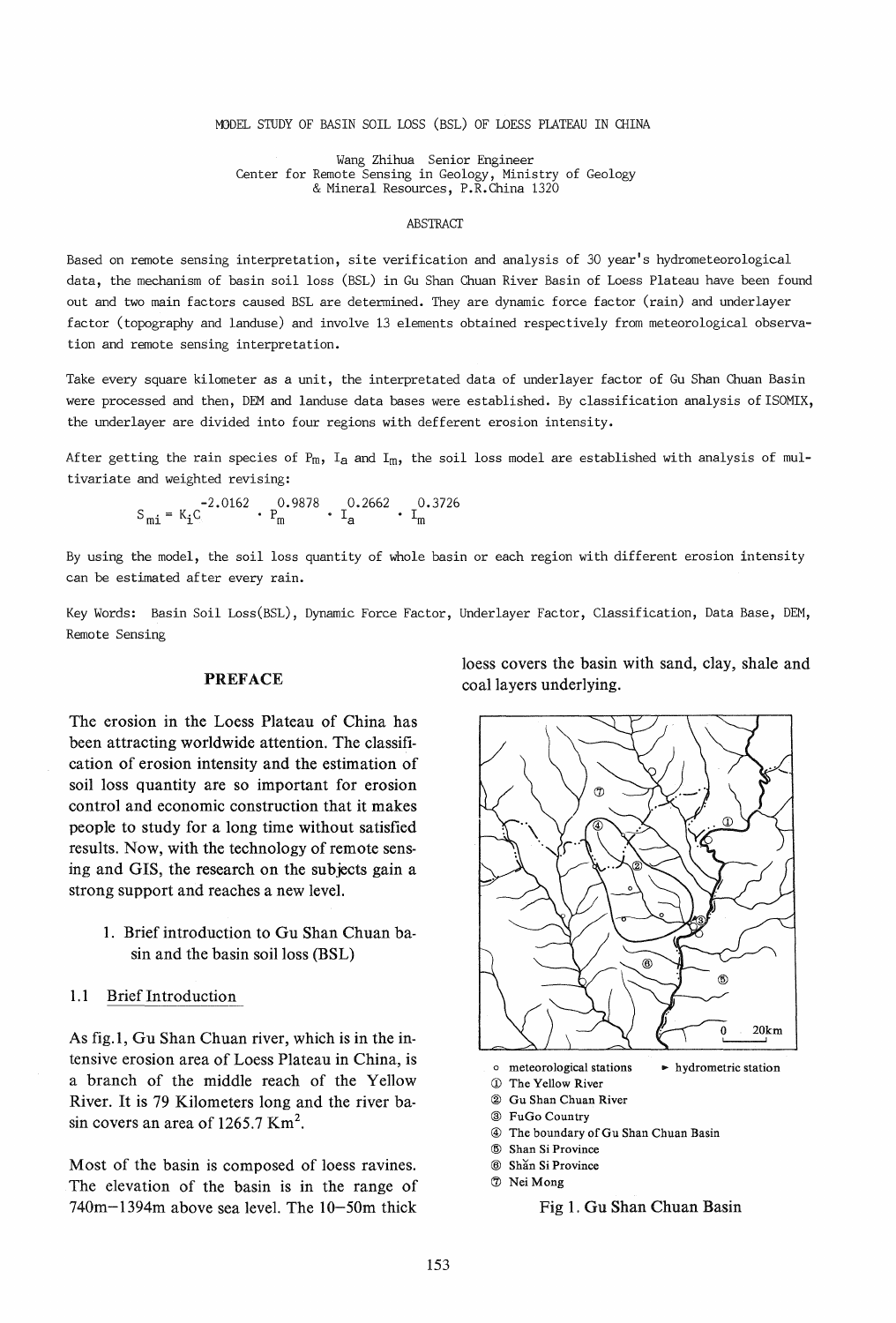There are 6 meteorological stations distributed in the basin and a hydrometric station near the river mouth.

# 1.2 BSL

BSL means the quantity of soil loss measured near the river mouth. It is the result of processes of rain $\rightarrow$  erosion $\rightarrow$  soil transportation in the basin area.

Owing to that the transmission ratio of the suspended soil in loess plateau is about 1, the quantity of the transmission soil measured near the mouth is approaching to that of the soil erosion of the whole basin.

BSL in Gu Shan Chuan possesses the typical properties of the Loess Plateau as follows:

CD rain and its run off is the main dynamic force of BSL. So absolute majority BSL occurs in the rain season.

® The quantity of BSL is very unstable and far more changeable than rain.

2. The Environment Factors Affecting BSL

The environment factors affecting BSL. at Gu Shan Chuan can be summarized into two types: rain-dynamic. force factor and topography, landuse-underlayer factor.

### 2.1 Rain-dynamic force factor

As mentioned above rain is the main dynamic force for BSL. By analysing the 30 year's data of rain-hydrometric records and multivariate statistics the specific elements of rain affecting BSL are determined as shown in following:

Pm-the precipitation until the rain intensity is less than 4mm / h. Ia-the average intensity of rain

 $Im$ —the maximum intensity of rain

The analysis indicates that when  $Pm < 10$ mm,  $Ia < 1.2$ mm / h and  $Im < 4$ mm / h, the rain, called non-BSL rain, causes no obvious BSL. Otherwise, it is called BSL rain. Only BSL rain, is discussed in this paper.

# 2.2 Topography, landuse-underlayer factor

The underlayer factor affecting BSL mainly includes 4 types of subfactors which consist dozens of elements. The 4 subfactors are the anti-erosion property of the surface material, the topography, the land cover and the recent tectonic motion. If all subfactors were in the BSL model, that would be very complex. The factors must be simplified. By site investigation and analysis of a great number of data, two main underlayer subfactors- topography and landuse, are generized from above mentioned 4 subfactors. Since the other two factors, tectonic and anti-erosion property, are closely related with topograph, they can be replaced by it.

### 2.2.1 Topography

The topographic factor affecting BSL can be devided into 4 elements: slope (SL), shady slope ratio (Sh), gully density (Gde) and gully depth (Gd). The study indicate that BSL will strengthen with the increase of SL  $(0^{\circ}$  $\sim$  28  $^{\circ}$  ), Sh, Gde and Gd in the BSL process.

### 2.2.2 Landuse.

The landuse factor is devided into 6 elements, expressed as A, B, C, D, E and F.

A-over 30% land covered with arbor or bush

B-constructive basic farm land

C-natural or artificial grass land

D-steep slope plough land

E-bare loess land

F-water body, river, lake, reservior •••.

In fact, both topography and landuse factors have already reflected the influence of nature and human activity on Loess erosion.

3. Analysis of the process of soil loss

3.1 There is only a general activity pattern or tendency of BSL

The process of BSL consists of soil erosion occurrence, soil transportation and measurement of soil loss in the river mouth. Lots of factors (mentioned above), as well as some random factors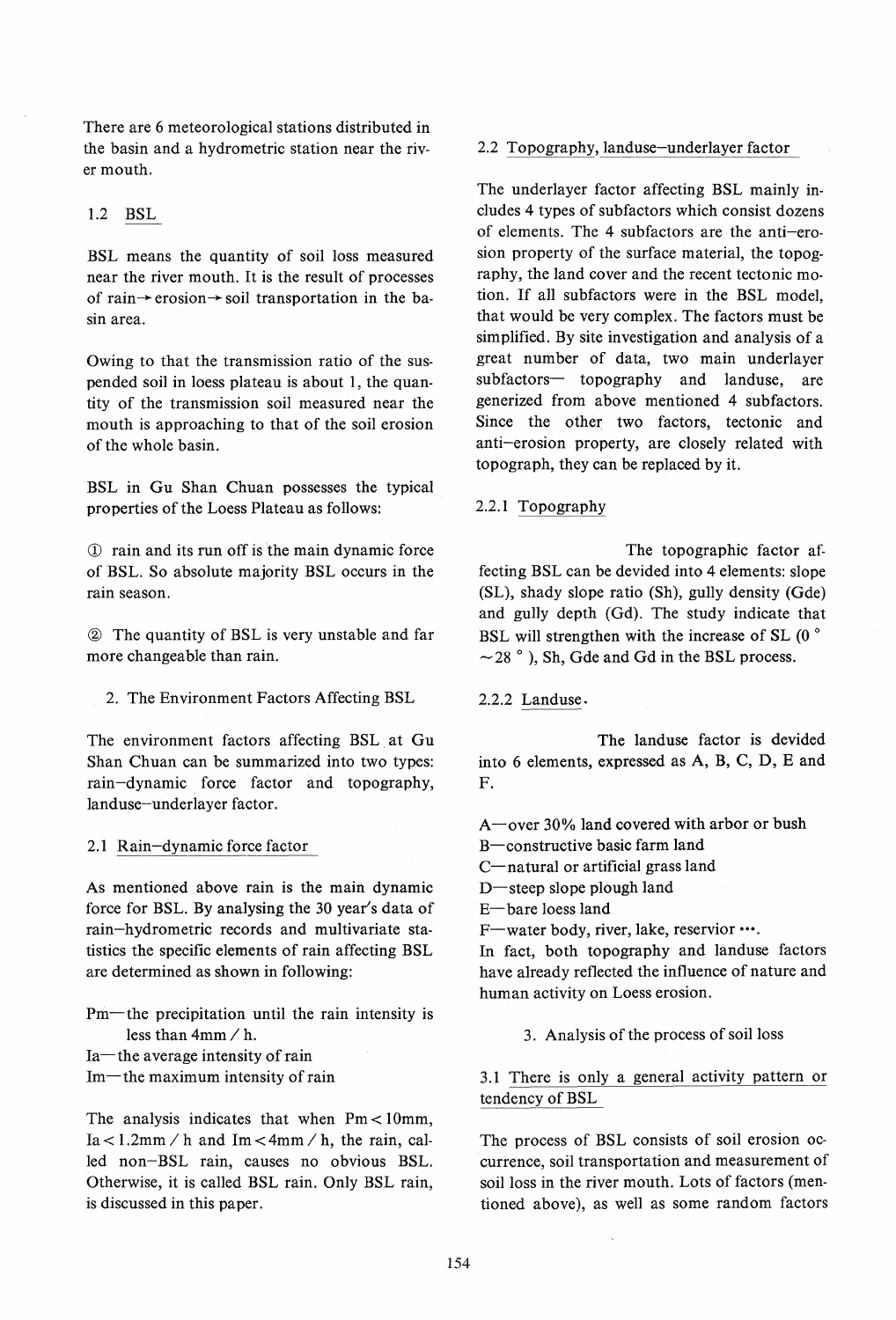such as landslide, mudflow eruptting, vegetation destruction or reforest, rush or silt of the river •••, take part in the BSL process. Therefore, it is a very complex and variable course.

Thus, it is very difficult to establish a model to reflect the process involving so many factors, but in general, the BSL can be considered as a process that rain-the dynamic force acts upon the underlayer and causes soil loss. Simply to say, this is the process of input-output. Basin is a natural system which accepts rain, forms run off, occurs erosion and transports soil. In the scope of basin, the activities of rain, run off, erossion and soil tranportaion possess some patterns and certain trail. Therefore, the basic relation among them is something certain too. And it is possible to propose a basic BSL structure which is based on the general relationship and activity patterns. The model can be determined by statistical ana-

lysis.

3.2 Rain and underlayer factor have different characteristics in the BSL process respectively.

Underlayer factor is a relative stable (no changes with time) and passive (soil loss triggering off only by rain) factor, and it determines the erosion intensity in different place for the same rain.

But, rain is an active factor. The occurance and variance of BSL are mainly caused by rain.

Therefore, the formula that takes the rain factor as an independent variable and underlayer factor as a constant can match every property. We consider

 $S=C \cdot R$  (1)

as the basic structure of BSL.

3.3 The relationship of each rain element  $(P_m, I_a, I_m)$  in the process of BSL

Rain causes BSL which enlarges the variance of rain,as a result, e.g. more concentrated and with a larger quantity change. Therefore, it is infered that each rain element should be multiplicated in the BSL process i.e.  $R \sim P_m \cdot I_a \cdot I_m$ .

4. Establishment of BSL Model

## 4.1 Data collecting and preprocessing

For convenience, Gu Shan Chuan basin is devided into a net of  $1 \text{km} \times 1 \text{km}$  unit. All underlayer factors are digitized by the unit.

Before BSL modeling LP(Loess Plateau)GIS included DEM and landuse data base are established.

# 4.l.1 Topogrophy factor

DEM (digit elevation model) of Gu Shan Chuan is collected from DEM data base of LPGIS and then processed. The data of  $SL / km^2$ ,  $Sh / km^2$ ,  $Gde / km^2$  and  $Gd / km<sup>2</sup>$  are obtained.

# 4.1.2 Landuse factor

Landuse data is collected from landuse data base of LPGIS and the occupied squares of A, B, C, D, E and F in every  $km<sup>2</sup>$  are obtained by calculation.

# 4.1.3 Rain factor

From 54 rain records during 1977-1983, the  $P_m$ ,  $I_a$ ,  $I_m$  of every rain are acquired. By means of interpolation of second degree curved surface, the  $P_m / km^2$ ,  $I_a / km^2$ ,  $I_m / km^2$  and the rain covered area  $(S_R)$  are obtained.

# 4.2 The model of grading basin erosion intensity

With mothed of ISOMIX combined with real conditions, all the underlayer factors of Gu Shan Chuan basin which have been preprocessed are devided into 4 grades of erosion intensity: most intense (266.0 km<sup>2</sup>), intense (564.3 km<sup>2</sup>), middle  $(429.5 \text{km}^2)$  and weak  $(6.0 \text{km}^2)$ . This is a relative grading model.

# 4.3 The model establishment of BSL

4.3.1 The average erosion modulus of BSL-Sm

According to 3.2, 3.3 we have:

$$
S_m = C_0 P_m^{C_1} \cdot I_n^{C_2} \cdot I_m^{C_3} = \frac{S}{S_R}
$$
 (2)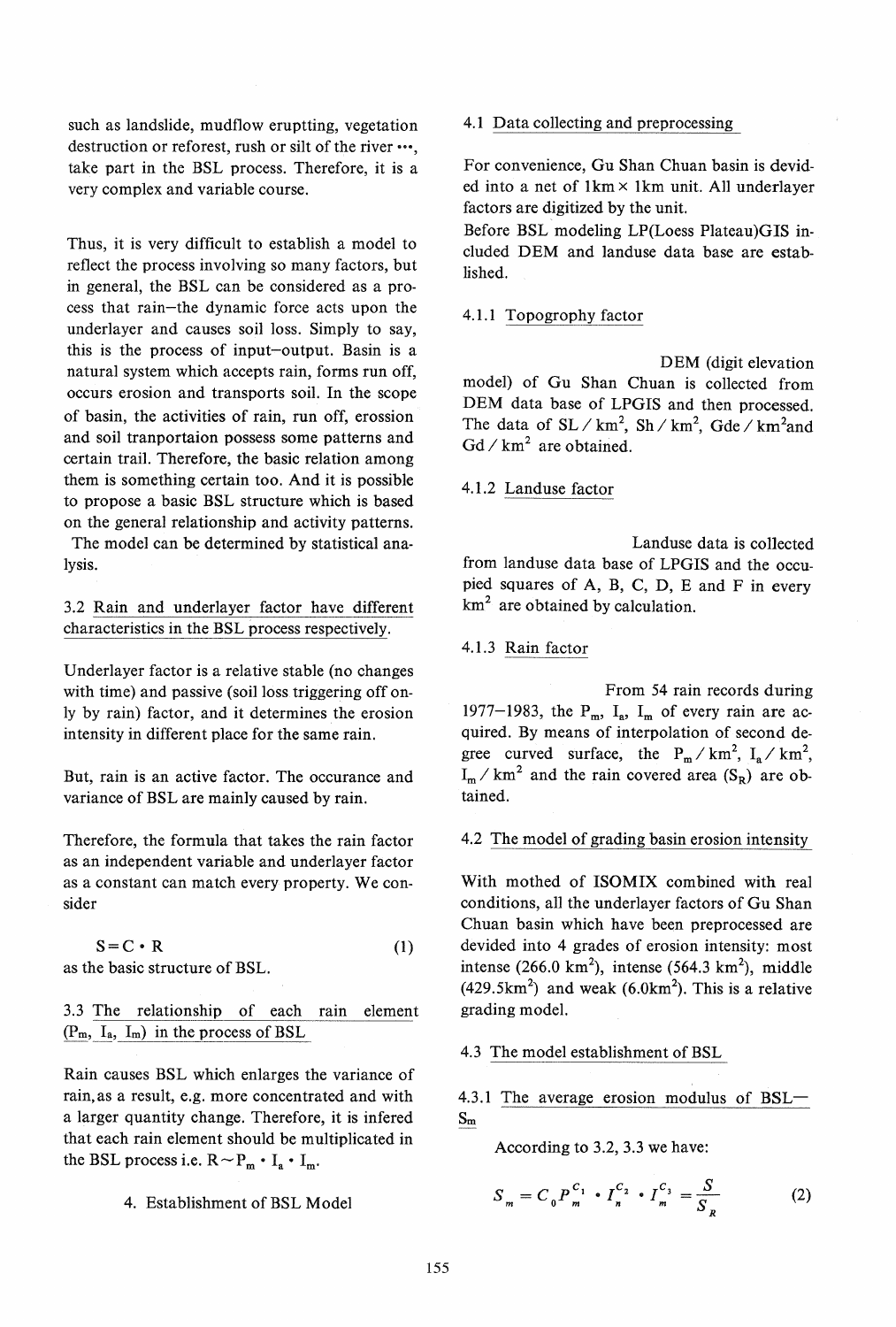$S_m$ : average erosion modulus  $C_0$ ,  $C_1$ ,  $C_2$ ,  $C_3$ : undetermined coefficient For 54 rain, we have 54 formulas of (2).

By multivariate regression,  $S_m$  can be obtained.

$$
S_m = e^{-2.0126} \cdot P_m^{0.9878} \cdot I_a^{0.2662} \cdot I_m^{0.3726}
$$
 (3)

F test of significance:

 $\alpha = 0.01$  F<sub>q</sub>(4, 54-4-1) $\leq$ 2.06  $F_{C0}$  = 39.7499,  $F_{C1}$  = 80.0368,  $F_{C2} = 2.4563, F_{c3} = 3.1795$ 

Thus formula (3) significant.

4.3.2 The erosion modulus of each erosion region- $S_{mi}$  and weighted coefficiat- Ki

As mentioned above, Gu Shan Chuan basin has already devided into 4 grades of erosion regions and the place and involved units of each grade of region are determined. For every rain, the  $P_m$ ,  $I_a$ ,  $I_m$  and  $S_R$  (rain cover area) of each grade of region can also be obtained. With (3) the modulus of each grade of region- $S<sub>mi</sub>$  can be got and  $S_{mi}$  ·  $S_{Ri} = Si$ . Then for 54 rains during 1977–1983, we have got 54 groups of  $S_i$  (i: grade number,  $i = 1, 2, 3, 4$  and S' (the real measured quantity BSL), then, making  $S_i$  correlated with  $S'$ , the correlated coefficiat  $(r_i)$  is obtained:  $r_1 = 0.7961$ ,  $r_2 = 0.7682$ ,  $r_3 = 0.7565$ ,  $r_4 = 0.5612$ . With  $r_i$ , the weighted coefficiat  $(K_i)$ : is acquired

$$
K_i = \sqrt{\frac{r_i \cdot 4}{\sum_{i=1}^{4} r_i}}
$$
 (4)

thus, the revisionary model of each erosion grade is as follows:

$$
S_{mi}^{'}=K_{i}e^{-2.0162}\cdot P_{m}^{0.9878}\cdot I_{a}^{0.2662}\cdot I_{m}^{0.3726}
$$

## 4.3.3 The model of BSL

The quantity of BSL is:

$$
S = \sum_{i=1}^{4} S'_{mi} \cdot S_{Ri}
$$

The results of calculate and real measured BSL of Gu Shan Chuan for  $54$  rain  $(1977-1983)$ shows as table 1.

### 5. Conclusion

- **1** By collecting DEM and landuse data from the data base of LPG1S and preprocessing the data with lSOMIX, the basin can be devided into different erosion grades.
- ~ By collecting and preprocessing the rain records of the whole basin, with BSL model, the quantity of soil loss of each graded erosion region or the BSL can be estimated.

#### REFERECE

- (D Liou Dongshun, Loess Plateau and Environment P401 China Science Press 1985
- (2) Cheng Y ongzhong, Recent erosion and control in Loess Plateau P95-122, China Science Press 1988